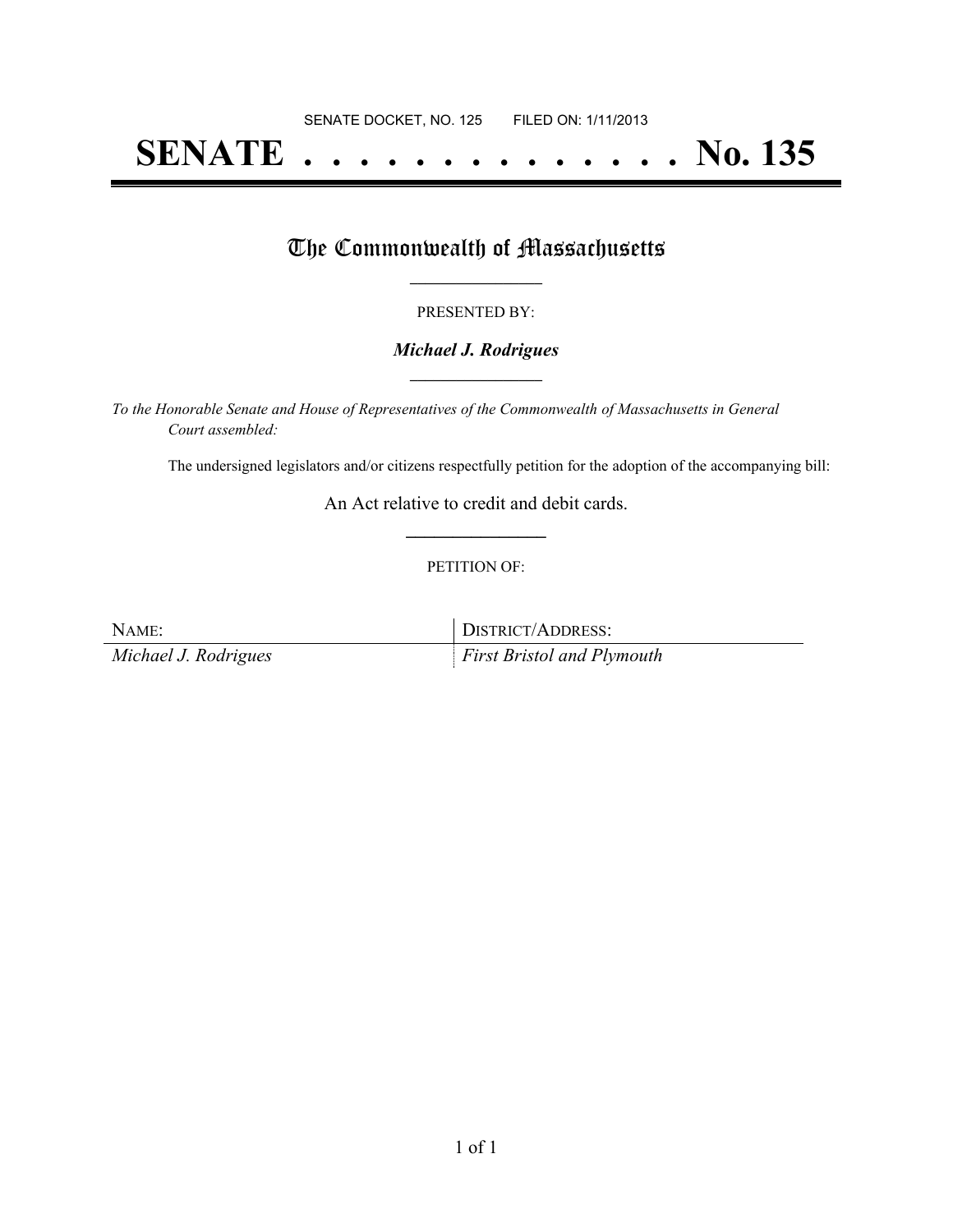## SENATE DOCKET, NO. 125 FILED ON: 1/11/2013

# **SENATE . . . . . . . . . . . . . . No. 135**

By Mr. Rodrigues, a petition (accompanied by bill, Senate, No. 135) of Michael J. Rodrigues for legislation relative to credit and debit cards. Consumer Protection and Professional Licensure.

#### [SIMILAR MATTER FILED IN PREVIOUS SESSION SEE SENATE, NO. *129* OF 2011-2012.]

## The Commonwealth of Massachusetts

**\_\_\_\_\_\_\_\_\_\_\_\_\_\_\_ In the Year Two Thousand Thirteen \_\_\_\_\_\_\_\_\_\_\_\_\_\_\_**

An Act relative to credit and debit cards.

Be it enacted by the Senate and House of Representatives in General Court assembled, and by the authority *of the same, as follows:*

1 SECTION 1. Section 1 of chapter 140D of the General Laws, as appearing in the 2010 2 Official Edition, is hereby amended by inserting after line 6 the following:— "Acquiring bank", 3 a financial institution licensed to do business in this state providing merchant accounts.

4 Section 1 of chapter 140D of the General Laws, as appearing in the 2010 Official Edition, 5 is hereby amended by inserting after line 32 the following:— "Chargeback", a credit or debit 6 card transaction that is either billed back to a merchant or deducted from a merchant's account.

 Section 1 of chapter 140D of the General Laws, as appearing in the 2010 Official Edition, is hereby amended by inserting after line 68 the following:— "Debit Card", (a) Any instrument or device known as a debit card, electronic benefits transfer card or any other access instrument or device, other than a check, that is signed by the holder or other authorized signatory on the deposit account that draws monies from a deposit account in order to obtain money, goods, services or anything else of value; (b)Any stored value card, smart card or other instrument or device that enables a person to obtain goods, services or anything else of value through the use of value stored on the instrument or device, and; (c) The number assigned to an instrument or device described in subdivision (a) or (b) of this paragraph even if the physical instrument or device is not used or presented."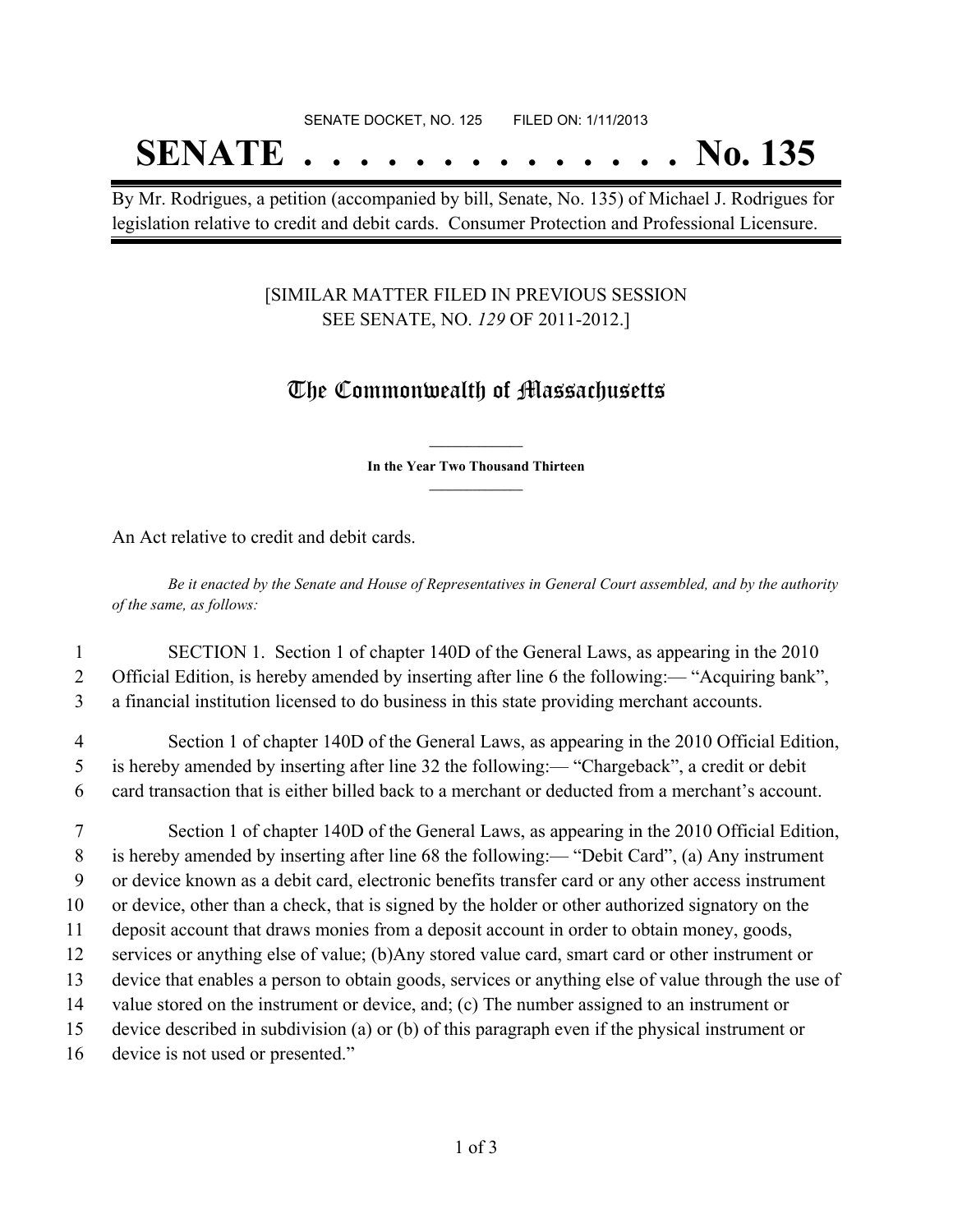| 17             | Section 1 of chapter 140D of the General Laws, as appearing in the 2008 Official Edition,                                                                                                                             |
|----------------|-----------------------------------------------------------------------------------------------------------------------------------------------------------------------------------------------------------------------|
| 18             | is hereby amended by inserting after line 73 the following:— "Financial Institution", any bank,                                                                                                                       |
| 19             | savings association, savings bank, credit union or industrial loan company."                                                                                                                                          |
| 20             | "Interchange fee", the fee that an acquiring bank pays to an issuing bank when a                                                                                                                                      |
| 21             | cardholder uses a credit card or debit card as payment during a retail transaction."                                                                                                                                  |
| 22             | "Issuing bank", a financial institution which issues credit cards to creditholders."                                                                                                                                  |
| 23             | Section 1 of chapter 140D of the General Laws, as appearing in the 2010 Official Edition,                                                                                                                             |
| 24             | is hereby amended by inserting after line 79 the following:— "Merchant account", a bank                                                                                                                               |
| 25             | account that allows a merchant to accept credit card or debit card payments."                                                                                                                                         |
| 26             | "Merchant", a person or entity licensed to do business in Massachusetts which offers                                                                                                                                  |
| 27             | goods or services for sale in Massachusetts."                                                                                                                                                                         |
| 28             | SECTION 2. Section 8 of chapter 140D of the General Laws, as appearing in the 2010                                                                                                                                    |
| 29             | Official Edition, is hereby amended by inserting after paragraph (b) the following:— "(c)                                                                                                                             |
| 30             | Whenever a contract authorizing a merchant to accept a credit card or debit card specifies that                                                                                                                       |
| 31             | the merchant is bound by the rules of a financial institution, the contracting financial institution                                                                                                                  |
| 32             | must:                                                                                                                                                                                                                 |
| 33<br>34       | Give the merchant access in this state to a complete paper copy of the rules<br>(i)<br>referenced in the contract, either individually or through an acquired bank;                                                   |
| 35             | (ii) Notify the merchant when a referenced rule has been changed or a new rule added                                                                                                                                  |
| 36             | prior to the effective date of the new or revised rule, and;                                                                                                                                                          |
| 37             | (iii) Provide a copy of the new or modified rule.                                                                                                                                                                     |
| 38             | (d) A contract authorizing a merchant to accept a credit card must contain:                                                                                                                                           |
| 39<br>40<br>41 | The contracting financial institution's complete schedule of interchange fees,<br>(i)<br>credit card and debit card transaction rates and any other fees that the financial institution<br>charges to merchants, and; |
| 42<br>43       | An explanation of which rates apply to the merchant and the situations in which<br>(i)<br>those rates apply.                                                                                                          |
| 44             | (e) A contract authorizing a merchant to accept a credit card or debit card may not                                                                                                                                   |
| 45             | require a merchant to agree not to disclose the contracting financial institution's rules or rates as                                                                                                                 |
| 46             | a condition of receiving access to the rules or rates.                                                                                                                                                                |
| 47             | Section 31 of chapter 140D of the General Laws, as appearing in the 2010 Official                                                                                                                                     |
| 48             | Edition, is hereby amended by inserting after line 12 the following:— "(4) If an issuing bank or                                                                                                                      |